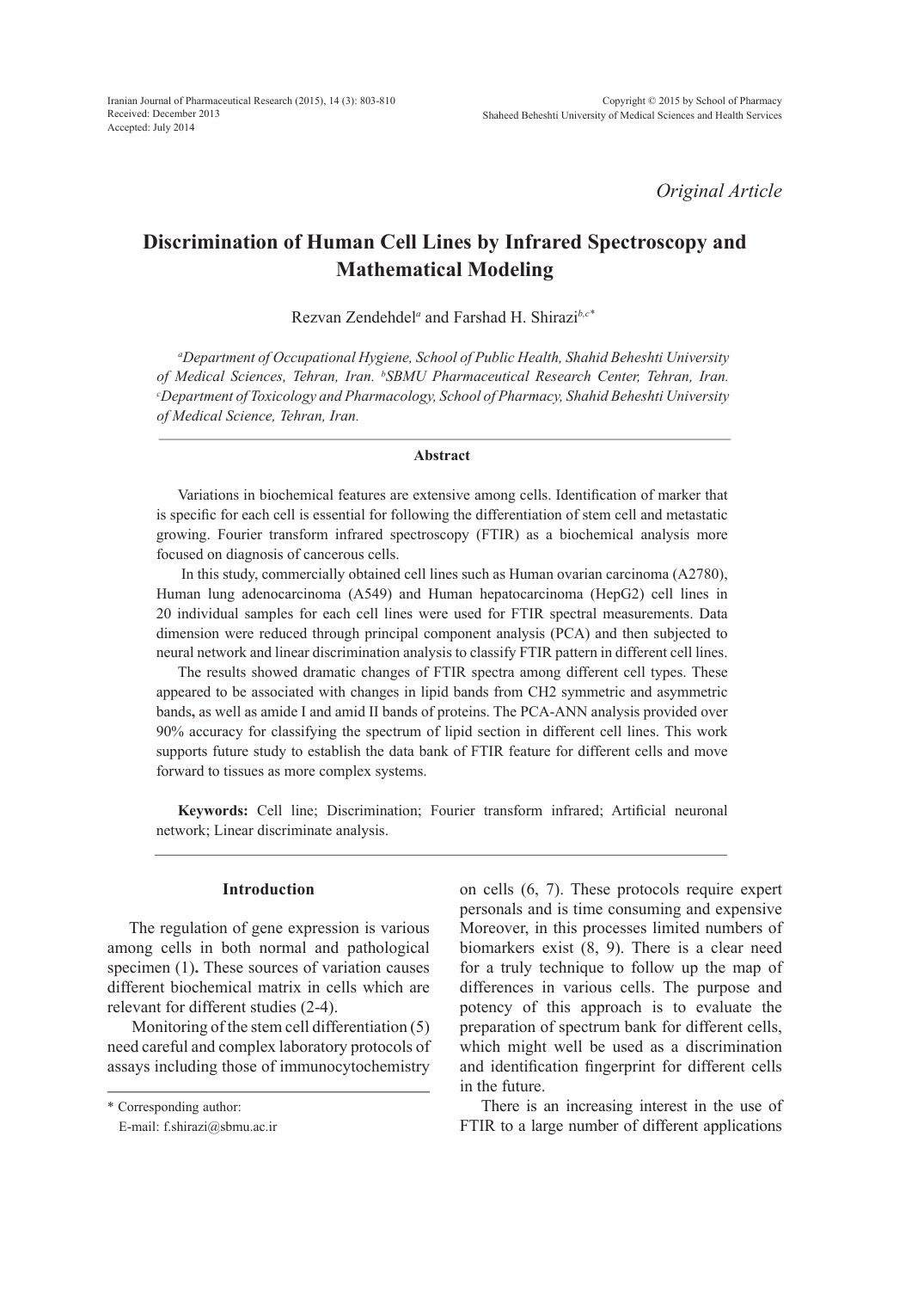such as screening of MDR phenotype cells (13) and diagnosis of normal and malignant cells including ovarian (14), prostate (15), lung (16), colon (17). Although FTIR spectroscopy was recognized as a potential useful method in cancer research, it has not yet complete different fields of biomedical applications and diagnosis research.

In order to explain complex information from FTIR spectra, it is necessary to use mathematical analysis. Various algorithms have been created to classify tumor cells (18). Most of these methods have led to the development of analytical instruments that are currently approved by the Food and Drug Administration for the routine screening of gynecologic smears (19, 20). Multiple studies during the past five decades have developed multivariate analysis of data (21-23). Advanced mathematical systems included Neural networks as non-linear analysis and linear discriminate analysis as linear statistical data modeling tools could be find patterns of data (24).

In this research, we used a FTIR-based assay followed by multivariate analysis to look for the cell specific patterns. Principal component analysis (PCA) has been employed as a data dimension reduction model. Reduced data matrix was forwarded to linear discriminate analysis (LDA) and artificial neuronal network (ANN) as most recent developed models to discriminate different cell lines.

## **Experimental**

#### *Cell lines*

A2780 (human ovarian carcinoma) and A549 (human lung carcinoma) and HepG2 (human liver carcinoma) cell lines were obtained from Pasture Institute National Cell Bank of Iran (Tehran, Iran). All cell lines were grown in RPMI-1640 medium and supplemented with 10% heat inactivated fetal bovine serum, antibiotics: penicillin, streptomycin (all chemicals from Sigma). Cells were maintained at  $37 \text{ °C}$  in humidified atmosphere containing  $5\%$  CO<sub>2</sub>. All cells have been used at almost the same life time *i.e*. after two passages.

*Cell preparation for spectroscopy* The following procedure was similarly applied for all cell lines. Cells were trypsinized from the original flask and seeded in 25 cm<sup>2</sup> flasks with fresh medium to reach the logarithmic phase of growth curve. After that cell were washed twice in saline (0.9% NaCl), suspend and centrifuged at 1000 rpm for 5 min, then resuspended in saline to obtain a concentration of  $1 \times 10^5$  cells. 10 µL of each cell suspension was placed on a zinc selenide sample carrier which was dehydrated in a vacuum cabin (0.8bar). These plates were then used for FTIR spectroscopy.

#### *FTIR spectroscopy*

For FTIR studies, thin dried films of cell suspension was used on the Zinc selenide window by using a WQF-510 (Rayleigh Optics, China) spectrometer, equipped with a KBr beam splitter and a DLaTGS (deuterated Lantanide triglycine sulphate) detector. The whole system was continuously purged with N2 (99.999%). In each spectrum, 100 scans were collected at a resolution of 4 cm<sup>-1</sup> for every wave number between 400 and 4000 cm<sup>-1</sup>. These experimental conditions were kept constant for all measurements. Each single spectrum was baseline corrected and then all wave number normalized in order to better comparison for the range spanning from 0 to 1.

# *Recovery of drying technique*

Drying of cells in vacuum of 0.8 bars for different times was assessed by FTIR analysis. Remained water in dehydrated sample was evaluated by Differential Scanning calorimetry analysis (DSC).Temperature program was changed from -20 to 100 °C with the rate of 5  $\mathrm{^{\circ}C/min}$ .

# *Data analysis*

#### *Data set*

For a better modeling a total of 60 FTIR spectrum (20 individual samples for each cell lines) between 1000-3000 cm-1 have been used in this study as the dataset (25, 26) Distribution of different FTIR spectra was equal for A2780, A549 and HepG2 cell lines.

#### *Principle component analysis*

PCA is a well-known method of dimension reduction. The basic idea of PCA is to reduce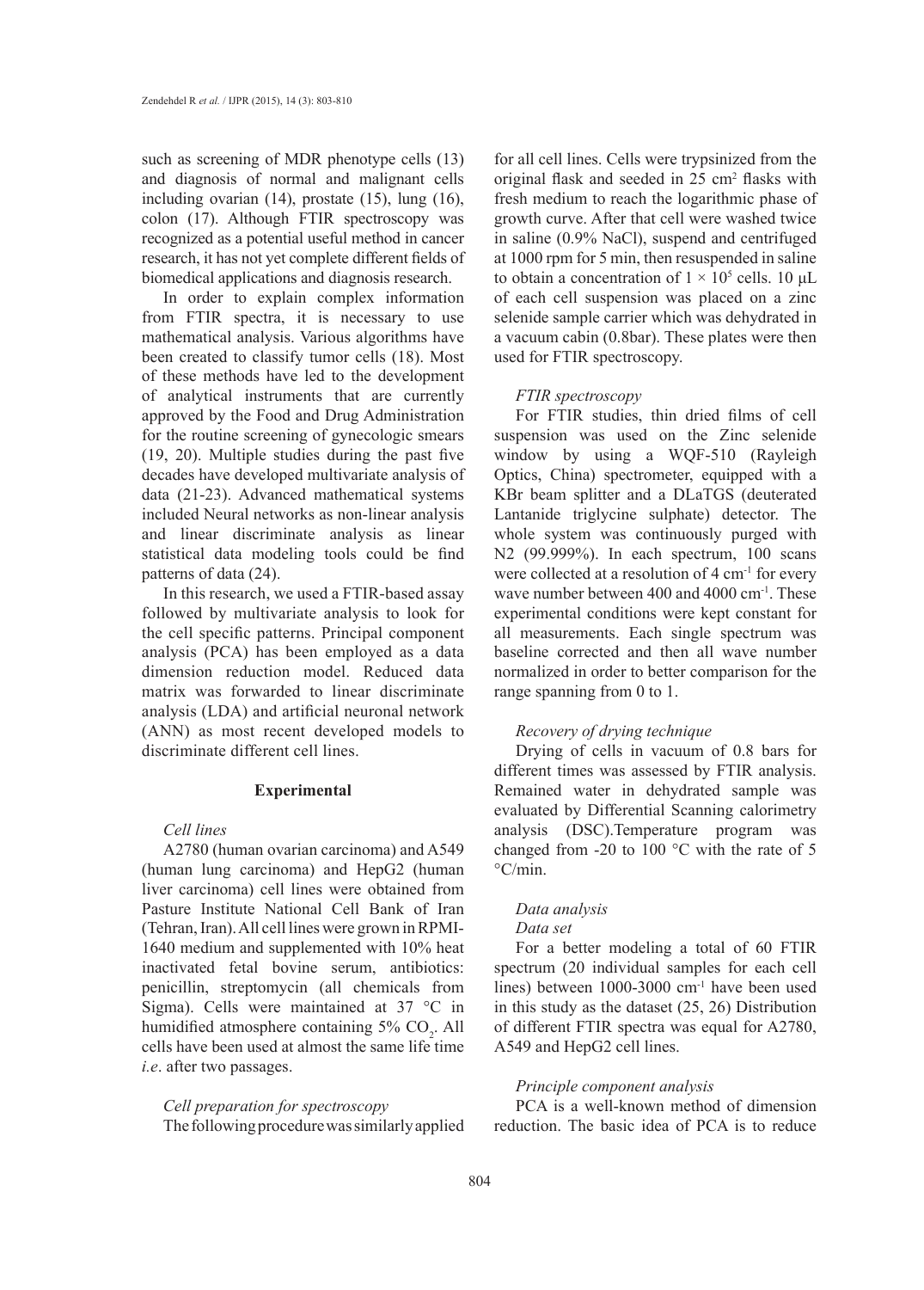

**Figure 1.** Spectral features of water in dehydrated cell suspension in a vacuum cabin (0.8bar) for different time.

the dimensionality of a data set, while retaining as much as possible the variation present in the original predictor variables. In mathematical terms, PCA maximizes the variance of a linear combination of the original predictor variables (27).

PCA scores from various PCs were examined to give best separation between cell lines. PCA was used for preliminary data reduction and then output processed with artificial neural networks (ANN) and linear discrimination analysis (LDA).

## *Artificial neural networks*

Artificial neural networks (ANN) are computerized mathematical models designed to mimic the architecture of the brain. They are able to detect non linearity, making them capable of learning and adaptability (28). The network include of unites named neurons. Neurons are organized in parallel layers: input, hidden (single or multiple), and output. Each neuron connects to all neurons of another layer but not to those in the same layer. Neurons process the data using a variety of mathematical functions (24).

Multiple layer perception neuronal networks were designed according to MATLAB. The output of PCA analysis has been used for input layer of ANN model. The output layer consisted of three output neurons, one to classify the A549 category and the others for HepG2, and A2780 data.

#### *Linear discriminate analysis*

The basic theory of linear discriminate analysis is to classify the dependent variable by dividing an n-dimensional space into two regions that are separated by a hyperplane (27). The data were analyzed with multivariate LDA analysis using the cell types as the dependent variable and the output of PCA analysis as independent variables.

## **Results**

## *Recovery of drying technical*

10 μL of A2780 cell suspension was placed on a zinc selenide sample carrier which was dehydrated in a vacuum cabin (0.8bar) for different time. Figure 1 shows FTIR spectrum of dehydrated cells in different time. Water band at 3490 cm-1 was omitted in 4 min of vacuum drying. The remained water in dehydrated cell suspension was estimated by DSC analysis (Figure 2). There is a reaction at approximately 0 °C could be related to fuse of ice crystal in samples. The results specified 2.7±0.59 % of water remained in dehydrated samples.

#### *Spectrum alteration*

Figure 3 shows typical FTIR spectra for A2780, A549 and HepG2 cell lines from the region of 1800-900 cm-1. These spectra represent average spectra from the 20 individual of the same cells. The normalized FTIR spectra in this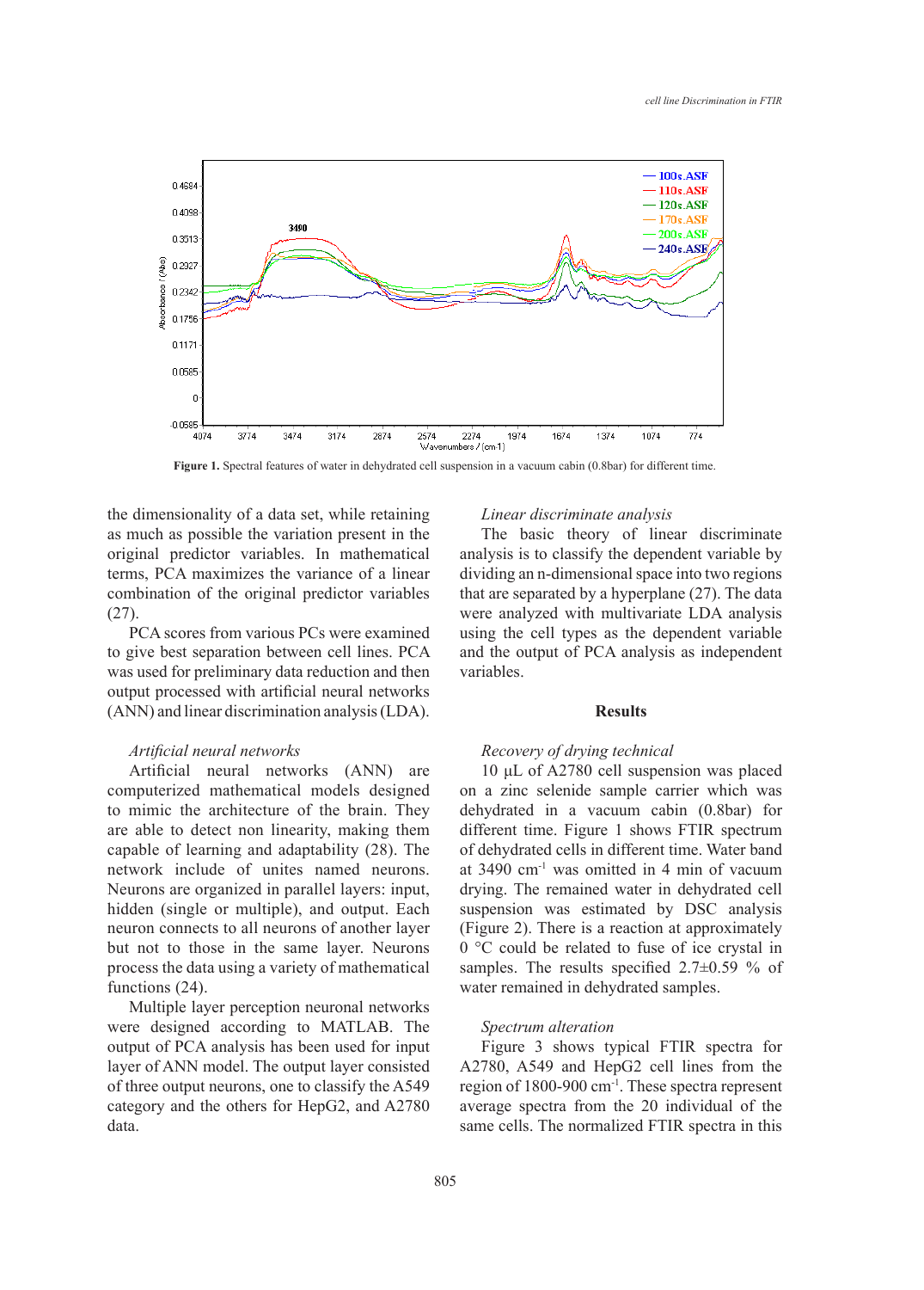

**Figure 2.** DSC analysis of dehydrated cell suspension.

region showed alterations in different spectrum areas. There is a peak about  $1636$  cm<sup>-1</sup> in the spectra of the three cell lines. This peak is attributed amid I structure (30) where connected to a shoulder at 1620 cm<sup>-1</sup> for A549 and HepG2 cell lines.

The normalized FTIR spectra of A2780, A549 and HepG2 cell lines are shown between 3100-2500 cm<sup>-1</sup> in Figure 4. CH<sub>2</sub> symmetric and asymmetric stretching vibration bands are appeared at 2920 and 2852 cm<sup>-1</sup>, respectively

(25). The results showed  $CH<sub>2</sub>$  symmetric and asymmetric stretching vibration bands shift to higher wave numbers in A549 cells. Moreover, CH3 stretching vibrations bands at 2950 cm-1 (30) are appeared in higher positive feature for A2780 cells.

## *PCA-ANN modeling*

The five regions were defined as follows : fatty acids from 2500 to 3000 cm-1, mixed region from 2000 to 2500, Proteins from 1500 to 2000



**Figure 3.** Spectral features of A2780, A549 and HepG2 cell lines in the FTIR spectral region of 1800-900 cm-1.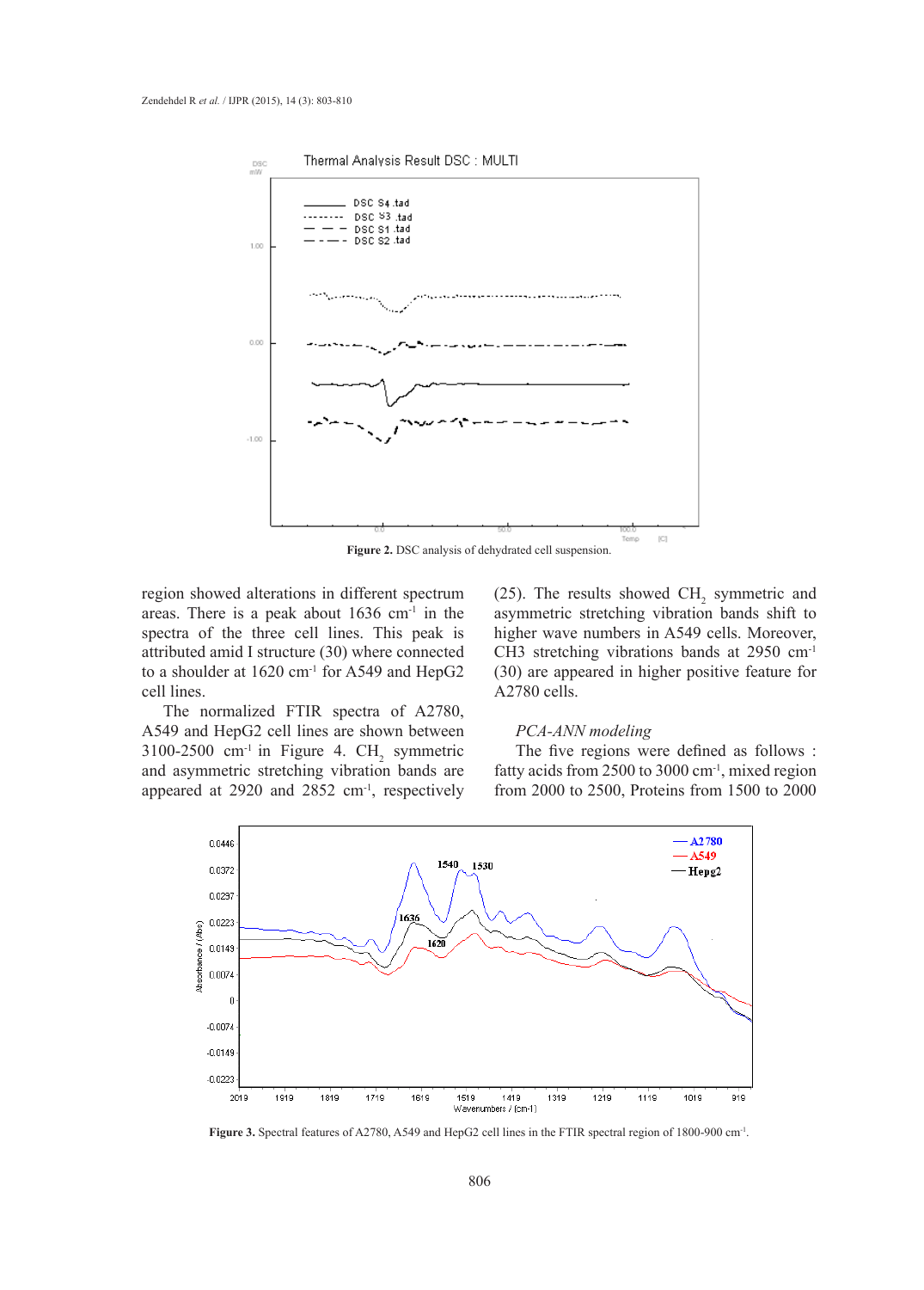

**Figure 4.** Spectral features of A2780, A549 and HepG2 cell lines in the region of 3100-2500 cm-1.

 $cm<sup>-1</sup>$  and typing region from 1000 to 1500  $cm<sup>-1</sup>$ (29). FTIR data of A2780, A549 and HepG2 cell lines were sorted randomly into 20 different data sets (numbered 1 to 20) each composed of 45 training variables (include 35 training data and 10 validation data) and 15 testing variables. The 20 models were analyzed with PCA-ANN model where classification results are shown in Table 2. Models 1 to 5 use all FTIR wave number from 1000 to 3000 cm-1, while models 6 to 20 used the four segmentation of FTIR wave number from 1000-1500 cm-1, 1500-2000 cm-1, 2000-2500 cm-1 and 2500-3000 cm-1.

We applied ANN on the dataset using Feed-forward backpropagation to analyze our networks. Training algorithms was obtained using Levenbery-Marqwardt back propagation algorithm. Three-layer neural networks was set, include one output layer, one hidden layer and an input layer. In order to determine the well optimized structure of the networks, error goal was selected 0.001% and verify number of hidden neurons were constructed. The parameters of the optimized neural network are listed in Table 1.

When the model is performed for the training dataset in present investigation, Cell lines pattern of each experiment in the testing dataset is predicted in turn using the learned rules derived from the training dataset. The results indicate that PCA-ANN can be tested to correctly classify fatty acids spectra with the mean of  $90.12\pm4.02$ based on the FTIR data set (Table 2).

## *PCA-LDA modeling*

PCA-LDA was used to analyze the same 20 data sets, using FTIR spectra values. The results of these analyses are given in Table 2. Correct classification rates provided by the LDA models were variable between 70% to 90%. Comparison of the 20 LDA models indicates that the variation

| <b>rapier.</b> Optimized neuronal network parameters. |                     |
|-------------------------------------------------------|---------------------|
| Error goal                                            | 0.001               |
| Transfer function of hidden layer                     | logsig              |
| Number of hidden nodes                                | 15                  |
| Training algorithm                                    | Levenbery-Marqwardt |
| mu                                                    | 0.001               |
| Mu increase                                           | 10                  |
| Mu decrease                                           | 0.1                 |
| Epoch number                                          | 30                  |
|                                                       |                     |

**Table1.** Optimized neuronal network parameters.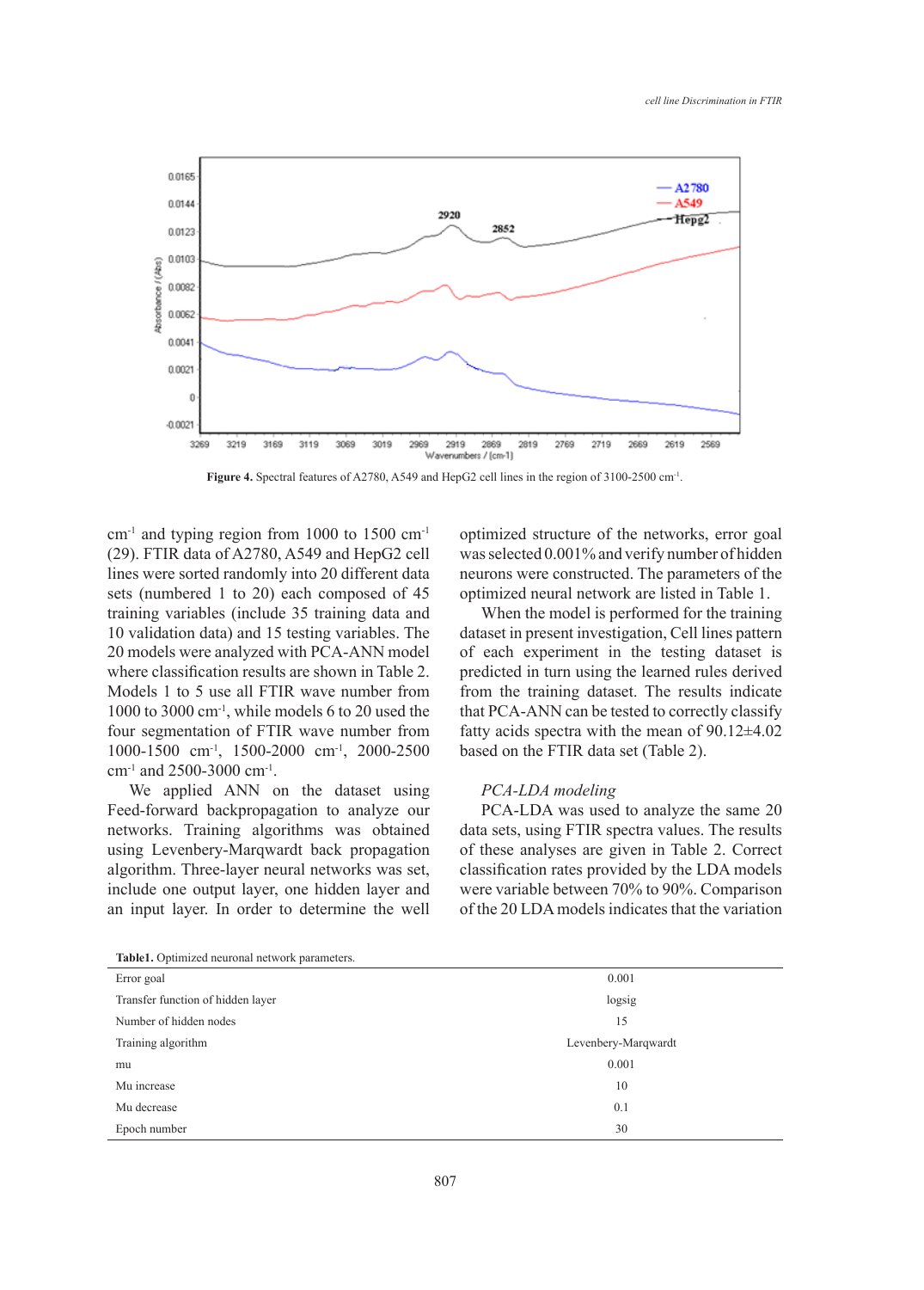|        | Model<br><b>Train cell</b><br>lines ( $n=45$ ; 15 A2780 and 15 | Principle component analysis-Artificial<br>neural network | Principle component analysis-Linear<br>discriminate analysis |  |
|--------|----------------------------------------------------------------|-----------------------------------------------------------|--------------------------------------------------------------|--|
|        | HepG2,15 A549)                                                 | percent of correctly classified cell lines                | percent of correctly classified cell lines                   |  |
|        | Models trained with variables in 1000-3000 cm <sup>-1</sup>    |                                                           |                                                              |  |
|        | $\mathbf{1}$                                                   | 80                                                        | 85                                                           |  |
| Seri 1 | $\overline{2}$                                                 | 90                                                        | 90                                                           |  |
|        | 3                                                              | 83                                                        | 85                                                           |  |
|        | $\overline{4}$                                                 | 88.37                                                     | 82                                                           |  |
|        | mean                                                           | $85.34 \pm 4.6$                                           | $85.5 \pm 3.3$                                               |  |
|        | Models trained with variables in 3000-2500 cm <sup>-1</sup>    |                                                           |                                                              |  |
|        | 5                                                              | 95.8                                                      | 85                                                           |  |
|        | 6                                                              | 90                                                        | 90                                                           |  |
| Seri 2 | $\overline{7}$                                                 | 86.67                                                     | 85                                                           |  |
|        | 8                                                              | 88                                                        | 80                                                           |  |
|        | mean                                                           | $90.12 \pm 4.02$                                          | $85 \pm 4$                                                   |  |
|        | Models trained with variables in 2500-2000 cm <sup>-1</sup>    |                                                           |                                                              |  |
|        | $\mathbf{Q}$                                                   | 85.67                                                     | 73                                                           |  |
| Seri 3 | 10                                                             | 81.67                                                     | 80                                                           |  |
|        | 11                                                             | 79.86                                                     | 75                                                           |  |
|        | 12                                                             | 75.67                                                     | 70                                                           |  |
|        | mean                                                           | $80.72 \pm 4.14$                                          | $74.5 \pm 4.2$                                               |  |
|        | Models trained with variables in 1500-2000 cm <sup>-1</sup>    |                                                           |                                                              |  |
|        | 13                                                             | 83.33                                                     | 86                                                           |  |
| Seri 4 | 14                                                             | 85                                                        | 85                                                           |  |
|        | 15                                                             | 90                                                        | 80                                                           |  |
|        | 16                                                             | 88.37                                                     | 83.34                                                        |  |
|        | mean                                                           | $86.68 \pm 3.06$                                          | $83.58 \pm 2.6$                                              |  |
|        | Models trained with variables in 1000-1500 cm <sup>-1</sup>    |                                                           |                                                              |  |
|        | 17                                                             | 93.33                                                     | 85                                                           |  |
| Seri 5 | 18                                                             | 86.67                                                     | 85                                                           |  |
|        | 19                                                             | 80                                                        | 80                                                           |  |
|        | 20                                                             | 85                                                        | 78.3                                                         |  |
|        | mean                                                           | $83.25 \pm 5.5$                                           | $82 \pm 3.4$                                                 |  |

|  | Table2. Classification of FTIR data set of test (n=15; 5 A2780,5 HepG2 and 5 A549) by PCA-LDA and Artificial Neural Network. |
|--|------------------------------------------------------------------------------------------------------------------------------|
|--|------------------------------------------------------------------------------------------------------------------------------|

of prediction rate between the members of protein region is lower than others. Because of more accuracy, PCA-LDA is a better model for discrimination of total FTIR region than other models.

# *Comparison of PCA-LDA and PCA- ANN*

The comparison of PCA-LDA and PCA-ANN was done using the paired student t-test. From the result of t-test, it is obvious that the difference of prediction accuracy in PCA-ANN

models in comparison with the accuracy of PCA-LDA models is substantial with p-value  $\leq 0.01$ .

# **Discussion**

Determination of cell-types with immunocytochemistry methods has been reported frequently (6-8). This study was based on the need to apply a noninvasive and inexpensive technique for recognizing different cells. FTIR as a reliable method was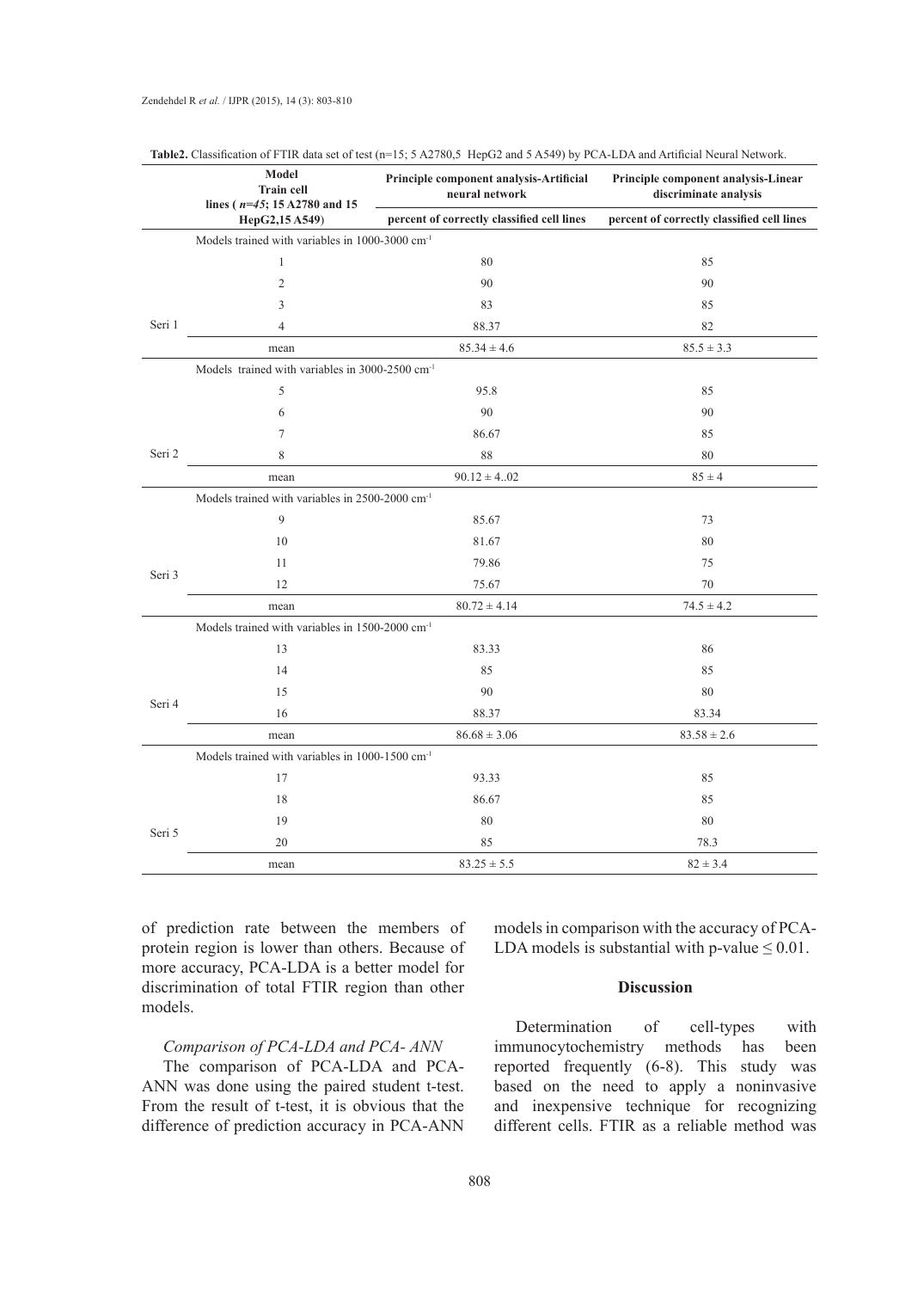used for diagnosis of different abnormal cells (32). Mathematical algorithms was applied by authors to analyze the complex dataset of FTIR spectrum. Andreas Lux was investigated FTIR spectroscopy AND ANN model to diagnosis Hereditary Hemorrhagic Telangiectasia disease (33). They used supervised model to classify groups. In our study PCA model was applied before ANN algorithm to reduce the dimension of dataset. Data reduction could be simplify model and facilitate finding of data pattern. In the often researches total area of FTIR spectrum  $(400-4000 \text{ cm}^{-1})$  was investigated  $(34,35)$ . In this study FTIR spectrum was divided to four section(Fatty acid, mixed region, proteins and typing region)and each region was analyzed separately for better discussing .

Although cellular biomolecules are varied but thorough a spectroscopy analysis, such as FTIR, may be capable of detecting these variations as early as in the first hours of sampling. Sixty individual FTIR spectra of A2780, A549 and Hepg2 cell lines forwarded to supervised models for finding pattern of cells. Since several studies used FTIR analysis in cell biology (14-17), one of the potential approaches in this study is assessment of drying recovery and repeatability. Spectral features of water band in vacuum process are flatted after 4min drying. The results of DSC analysis confirm drying reparability in dehydrated samples with a suitable recovery.

The results exhibited dramatic change as marker for cell-type identification. There is a peak about 1636 cm-1 in the spectra of the three cell line related to *β*-sheet secondary structure of amid I (30) where connected to a positive shoulder at  $1620 \text{ cm}^{-1}$  in two cell lines but not in the ovarian cell. The bands at 1620 cm-1are assigned to aggregated strand structures of amid I (29). Moreover CH2 symmetric and asymmetric stretching vibration bands shift to higher wave numbers in A549 cells. These critical wave numbers is suggested as cell difference in visual judgment.

PCA-ANN model classifies different FTIR region between 85% to 93% correctly. Comparison of the 20 PCA-ANN models indicates that uses of variable in the region of 2500-3000 cm-1 is more accurate than the others when 95% of FTIR data set was anticipated exactly. From our results correct classification provided by the PCA-LDA models were less accurate than those provided by PCA-ANN analysis. Our results demonstrate that it is possible to classify different cell lines based on the analysis of FTIR spectra markers using multivariate PCA-ANN model.

As is shown in our results, FTIR data set between  $1500-2000$  cm<sup>-1</sup> was classified as a data region with less variability among different series, and therefore very much suitable for the discrimination of different cell lines using both PCA-ANN and PCA-LDA models. It is therefore acceptable to conclude that this segment of FTIR data, which related to protein structure of cells (31), is a good candidate for the discrimination of different cell lines by FTIR and various mathematical models.

#### **References**

- Whitehead A and Crawford LD. Variation in tissue-(1) specific gene expression among natural populations. *Genome Biol*. (2005) 6: 13-18.
- (2) Oleksiak MF, Churchill GA and Crawford DL.Variation in gene expression within and among natural populations. *Nat. Genet*. (2002) 32: 261-266.
- (3) Silberstein GB and Daniel CW. Investigations of mouse mammary ductal growth regulation using slow release implants. *J. Dairy Sci*. (1987) 70: 1981-1990.
- (4) Raccurt M, Tam SP, Lau P and Mertani H. Suppressor of cytokine signalling gene expression is elevated in breast carcinoma. *Br. J. Cancer*. (2003) 89: 524-532.
- $(5)$  Segers V and Lee F. Stem-cell therapy for cardiac disease. *Nature* (2008) 451: 937-942.
- Adina AB, Goenadi FA, Handoko FF, Nawangsari DA, Hermawan A, Jenie RI and Meiyanto E. Combination of ethanolic extract of citrus aurantifolia peels with doxorubicin modulate cell cycle and increase apoptosis induction on MCF-7 cells. *Iran. J. Pharm. Res.* (2014) 13: 919-926. (6)
- (7) Nagano K, Yoshida Y and Isobe T. Cell surface biomarkers of embryonic stem cells. *Proteomics* (2008) 8: 4025-4035.
- Haarmann A, Dei A, Prochaska J, Foerch C and (8) Weksler B. Evaluation of soluble junctional adhesion molecule-a as a biomarker of human brain endothelial barrier breakdown. *PLoS ONE* (2010) 5: 1-10.
- German M, Pollock H and Zhao B. Characterization (9) of putative stem cell populations in the cornea using synchrotron infrared microspectroscopy. *Invest. Ophthalmol. Visual Sci*. (2006) 47: 2417-2421.
- $(10)$  Krafft C, Sobottka B and Geiger D. Classification of malignant gliomas by infrared spectroscopic imaging and linear discriminant analysis. *Anal. Bioanal. Chem*.